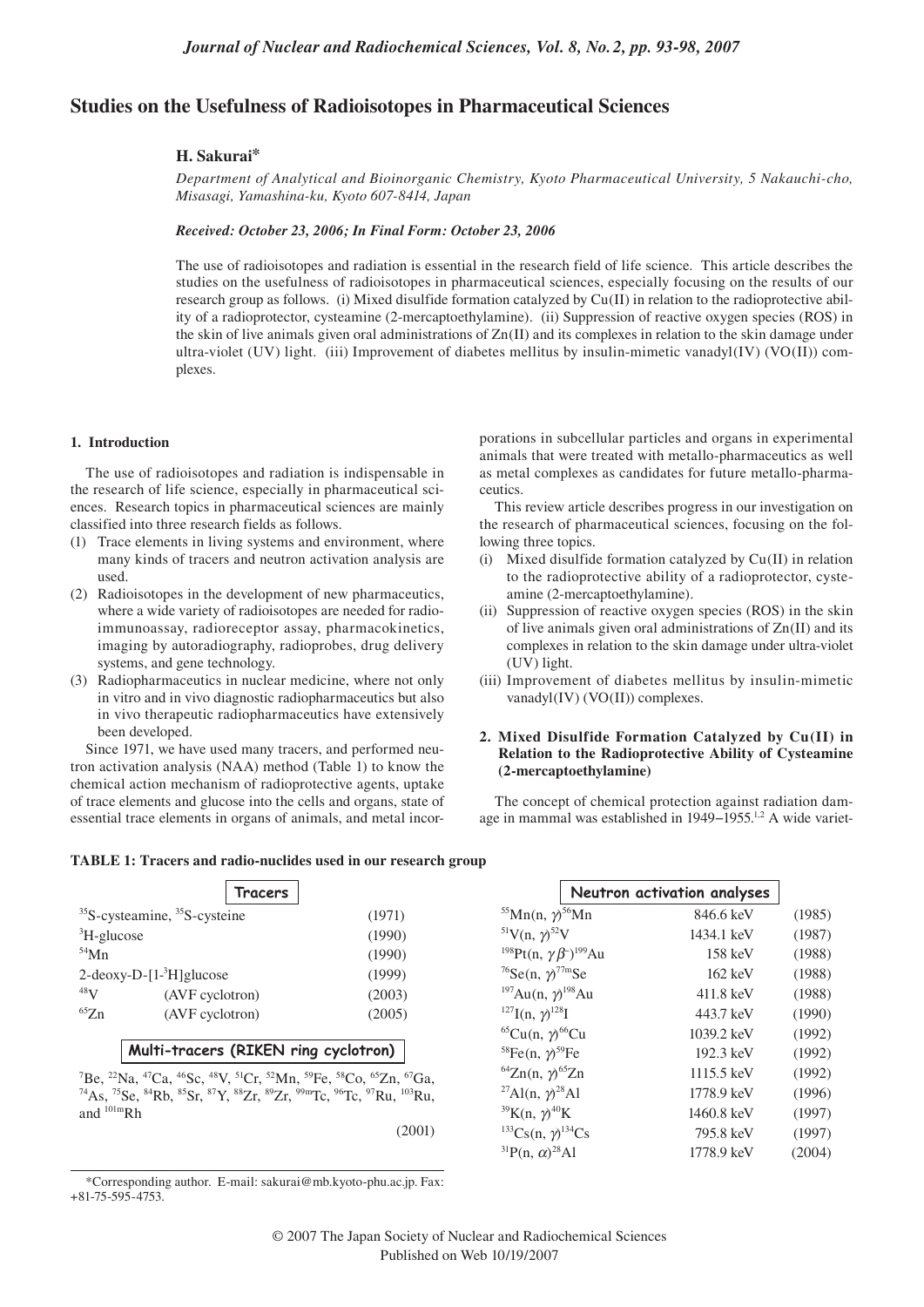

**Figure 1.** Possible mechanism for mixed disulfide formation through mixed valence-mixed ligand complex catalyzed by Cu(II).



**Figure 2.** CLA (2-methyl-6-phenyl-3,7-dihydroimidazo-[1,2-a]pyrazin-3-one) and its reaction with superoxide anion (·O<sub>2</sub><sup>-</sup>) or singlet oxygen  $(^{1}O_{2})$ .

ies of radioprotectors involving cysteamine were proposed by many researches. Together with the development of radioprotectors, the action mechanism for the chemical protection has intensively been studied. The main hypotheses for the chemical protection are summarized as follows.<sup>3</sup>

- 1) Reactions of radioprotectors with free radical species that are formed during the reactions of radiation and water as solvent in cells or organs and biomolecules such as proteins, lipids and nucleic acids.
- 2) Energy transfer of radiation through biomolecules to radioprotectors.
- 3) De-oxygenation effect by reductive radioprotectors.
- 4) Mixed disulfide formation between sulfur-containing radioprotectors such as cysteine or cysteamine (2-mercaptoethylamine) and thiol groups of proteins or enzymes, by which such proteins and enzymes are protected against radiation damage.
- 5) Chelate theory, which proposes the chelate formation of radioprotectors with metal ions such as Cu and Fe that in turn catalyze the oxidative damage in cells or organs under exposure of radiation.

Among these hypotheses, we have been interested in the mixed disulfide formations consisting of different types of thiol compounds, to which trace amount of metal ions may contribute. In order to know the contribution of complex formation of a radioprotector, cysteamine (Cyst), which is a well-known agent, we examined the effects of Cu(II) on the formation of the mixed disulfide in the system of Cyst and cysteine, glutathione, or bovine serum albumin by using  $35S-Cyst$  or  $14C-cyc$ teine at pH 7.4. Separation of the mixed disulfides were achieved by electrophoresis, and the amounts of the mixed disulfides were estimated by measuring the radioactivity. Remarkable catalytic effects were observed, in which the order of the formation yield (%) of mixed disulfides were as follows: 70% for Cyst-cysteine system, >53% for Cyst-glutathione system, and >36% for Cyst-albumin system.<sup>4</sup>

For these reactions, we speculated the mechanism following the visible absorption spectrometry (Figure 1). When Cyst is mixed with Cu(II), a mixed valance complex, which contains

 $Cu(I)$  and  $Cu(II)$  states, is formed.<sup>5</sup> When another type of thiol compound is added, this compound binds to the vacant coordination sphere of central Cu(II) and a mixed valence mixed ligand complex will be formed. This complex is altered to as an intermediate, in which two sulfur atoms from different thiol compounds interact each other and a new mixed disulfide will be formed together with formations of each symmetric disulfide compound.

# **3. Suppression of Reactive Oxygen Species (ROS) in the Skin of Live Animals Given Oral Administrations of Zn(II) and Its Complexes in Relation to the Skin Damage under Ultra-violet (UV) Lights**

When the skin is exposed to ultra-violet (UV) light, the reactive oxygen species (ROS) involving superoxide anion radical (·O2 − ), hydrogen peroxide (H2O2), hydroxyl radical (·OH), singlet oxygen  $(^{1}O_{2})$ , and lipidperoxides or their radicals (LOOH or LOO·) have been proposed to form in the skin, which in turn induce skin aging, phototoxicity, inflammation, and malignant tumors. Such proposal depended on the results obtained from the separated most outer layer of the skin (epidermis) or homogenated tissues. Therefore, contradictory results were often reported, probably due to the lack of experimental data in live animals. Actually, there are a few reports on in vivo detection of ROS generation in the skin.<sup>6,7</sup>

In 2000, we reported the in vivo real-time detection and two-dimensional imaging of the generated ROS in the skin of a live animal after UVA light (320−400 nm) exposure, by means of a chemiluminescent (CL) probe (CLA) (Figure 2) combined with a new ultralow-light imaging apparatus equipped with a CCD camera (NightOWL). The method was proposed to be very useful not only in characterizing the ROS generated in the UV light-exposed skin but also in searching for the protective or preventive compounds against the UV light-induced skin injury or disorder.<sup>8,9</sup>

Because a significant difference was observed between intrinsic and UVA-induced CL in the skin of live mice, the sorts of ROS were identified by using topical applications of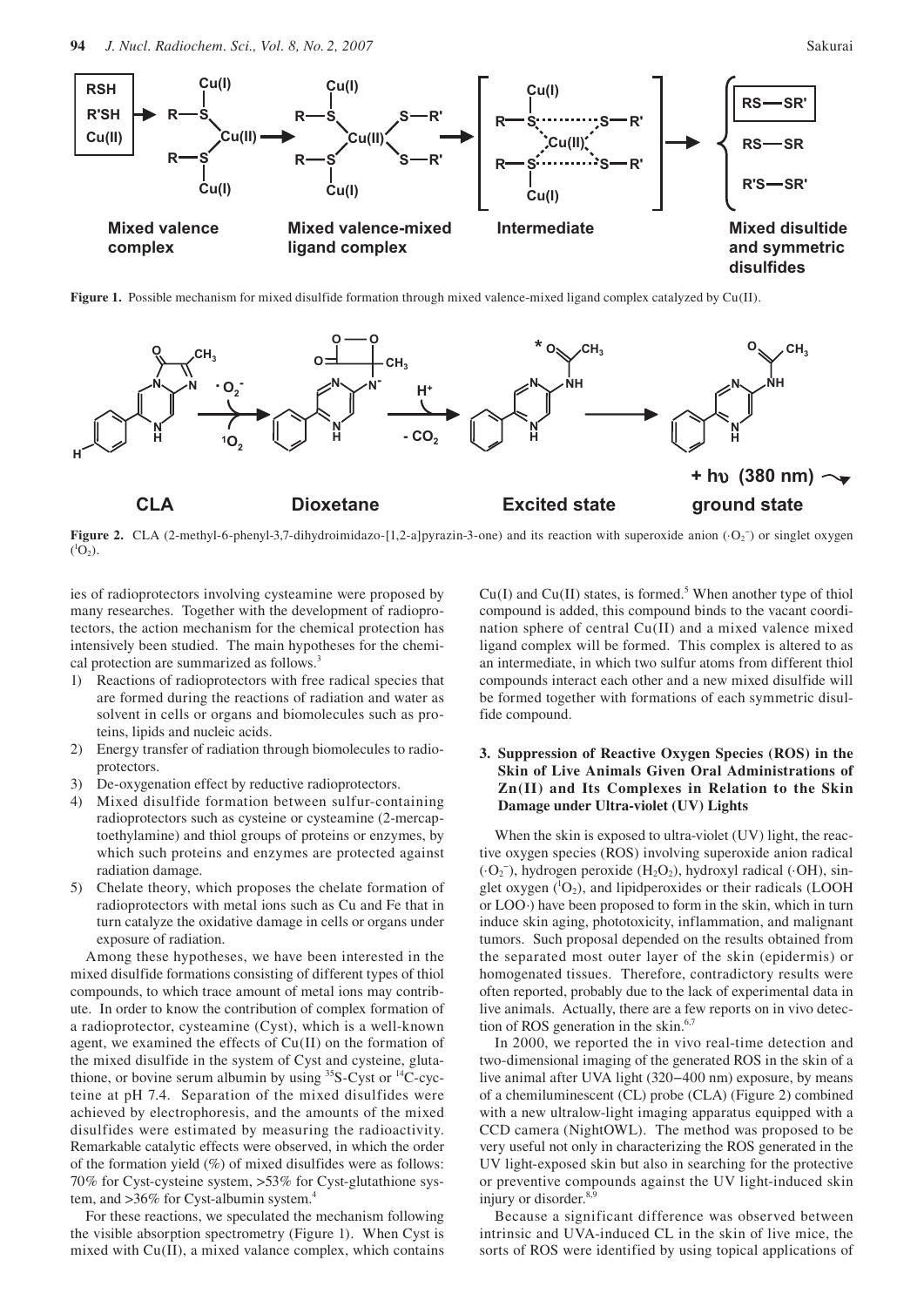typical and specific ROS scavengers. Applications of superoxide dismutase (SOD) or  $\beta$ -carotene were found to greatly reduce UVA-induced CL in the skin. Furthermore, SOD also highly reduced intrinsic skin CL, while  $\beta$ -carotene hardly reduced it. The facts that SOD is a potent  ${}^{1}O_{2}$  quencher (quenching rate constant =  $2.6 \times 10^9$  M<sup>-1</sup>s<sup>-1</sup>) as well as an  $\cdot$ O<sub>2</sub><sup>-</sup> scavenger (second order rate constant =  $2.0 \times 10^9$  M<sup>-1</sup>s<sup>-1</sup>) and  $\beta$ -carotene is a typical <sup>1</sup>O<sub>2</sub> quencher (quenching rate constant =  $3-30 \times 10^{9}$  M<sup>-1</sup>s<sup>-1</sup>) suggest that the intrinsic CL was due mostly to  $\cdot$ O<sub>2</sub><sup>-</sup> and that the UVA-induced CL was due predominantly to  ${}^{1}O_{2}$  in the mouse skin. We thus demonstrated the direct in vivo evidence for the intrinsic occurrence of  $\cdot O_2^-$  and the UVAinduced formation of  ${}^{1}O_{2}$  intrinsically generated in the skin of live mice.

In searching for the protective compounds against UVA light, we use both organic and inorganic compounds or complexes. Among many inorganic elements, Zn has been used as an anti-inflammatory agent for many years. Then we have used Zn of both ionic and complex forms. When  $ZnCl<sub>2</sub>$  was topically applied to the live hairless mice, the CL intensity due to ROS was significantly suppressed. Based on the finding of this new physiological role of  $Zn$ ,  $ZnCl<sub>2</sub>$  was intraperitoneally injected to the hairless mice, and examined whether administered Zn(II) protects the skin again UVA light-induced damage or not. Zn affect was observed after three days of daily  $ZnCl<sub>2</sub>$ administration for 3 consecutive days, however, the effect disappeared after seven days. The study was further intended to examine whether orally administered ZnCl<sub>2</sub> protects against UVA-light induced skin damage in term of suppression of ROS generation or not.

Orally administered ZnCl<sub>2</sub> suppressed ROS generation in the skin of mice under UVA exposure even at three days after the last Zn administration.

Encouraged with the results, a Zn complex, bis(picolinato) $Zn(II)$  [ $Zn(pa)_2$ ], with the partition coefficient of 0.018 in n-octanol-saline system at 37 °C was orally administered in hairless mice.  $Zn(pa)_2$  exhibited a long-term protective effect again UVA-induced ROS generation rather than the effect of  $ZnCl<sub>2</sub>.<sup>10,11</sup>$ 



The reason why orally administered Zn(II) or its complex exhibits antioxidative activity in the skin under UVA exposure is difficult to explain, where many factors contribute. We examined the induction of metallothionein (MT), which is proposed to have an antioxidative activity in several organs involving the skin of animals, in HaCaT cells treated with ZnCl<sub>2</sub>, and found that MT levels in the cells increased when compared with the non-treated cells.

In addition, to know the mechanism for the different features of protective ability of  $ZnCl<sub>2</sub>$  and  $Zn(pa)<sub>2</sub>$ , we used <sup>65</sup>Zn, which was provided from RIKEN (Wako, Japan) in the form of  ${}^{65}ZnCl_2$ .  ${}^{65}Zn(pa)_2$  was prepared from  ${}^{65}ZnCl_2$ .

The time-dependent distribution of <sup>65</sup>Zn in the skin of hairless mice treated with <sup>65</sup>ZnCl<sub>2</sub> or Zn(pa)<sub>2</sub> by single oral administration at a dose of 10 mg Zn per kg of body weight was observed (Figure 3). Interestingly, 65Zn levels in the skin of mice treated with  ${}^{65}Zn(pa)_2$  were significantly higher than those of mice treated with  ${}^{65}ZnCl_2$  at 12, 24, and 72 h after administration, indicating that the actions of Zn on the skin are more enhanced and prolonged by the supplementation of



Figure 3. Time-dependent distribution of <sup>65</sup>Zn in the skin of hairless mice after single oral administration of  ${}^{65}Zn$ -labeled  $ZnCl_2$  (open circles) or  $Zn(pa)$ <sub>2</sub> (closed circles). Significance levels: \*  $p < 0.05$  and \*\*  $p < 0.01$  of Zn(pa)<sub>2</sub> group vs. ZnCl<sub>2</sub> group at the same sampling time.

 $Zn(pa)_2$  than those of  $ZnCl_2$ .

### **4. Improvement of Diabetes Mellitus by Insulin-mimetic Vanadyl(IV) (VO(II)) Complexes**

Among several lifestyle-related diseases involving hypertension, hyperlipemia, obesity, diabetes mellitus, myocardial infarction, and cerebral embolism, the diabetes mellitus (DM) is one of the most important diseases, since the patients suffering from DM in the 21st century increase more than in the 20th century and they develop many secondary complications such as atherosclerosis, microangiopathy, renal disfunction and failure, cardiac abnormality, diabetic retinopathy, and ocular disorders. In general, DM is classified into type 1 DM caused by destruction of pancreatic B cells, and type 2 DM caused by aging, obesity, spiritual stress or other environmental factors, that are treated by daily injections of insulin and several types of synthetic therapeutic compounds, respectively, for survival. Unfortunately, the injections of insulin several times in a day are painful and give the patient stress, especially in baby and young people less than 25 years old, and synthetic compounds often exhibit some severe side effects containing hypoglycemia, anemia, hepatic disorder, and agranulocytosis. To overcome these defects, the creation of new classes of the therapeutic compounds based on new concepts is urgently anticipated.

As one of the new concepts, we examined the possibility to use metal ions and their complexes on oral administrations in place of insulin injection, in the first stage of our study, and found the usefulness of biometals such vanadyl (VO(II)) and zinc  $(Zn(II))$  as insulin-mimetic metal ions, in which the inhibition of the release of free fatty acids (FFA) from the isolated rat adipocytes (adipose cells prepared from the eqididymal fat tissue) by metal ions was evaluated.

In fact, when streptozocin-induced type 1-like DM rats  $(STZ-rats)$  were given daily ip injections of  $VOSO<sub>4</sub>$ , their serum glucose levels dropped from hyperglycemic to normal levels within 2 days and serum free fatty acids (FFA) levels also dropped to normal. However, the plasma insulin levels remained low, suggesting that the VO(II) action is peripheral. Total V was found to be incorporated into most organs as well as adipose tissues, as determined by neutron activation analysis (NAA). V was incorporated into the organs in the following order ( $\mu$ g V g<sup>-1</sup> wet weight): kidney > liver > bone > pancreas;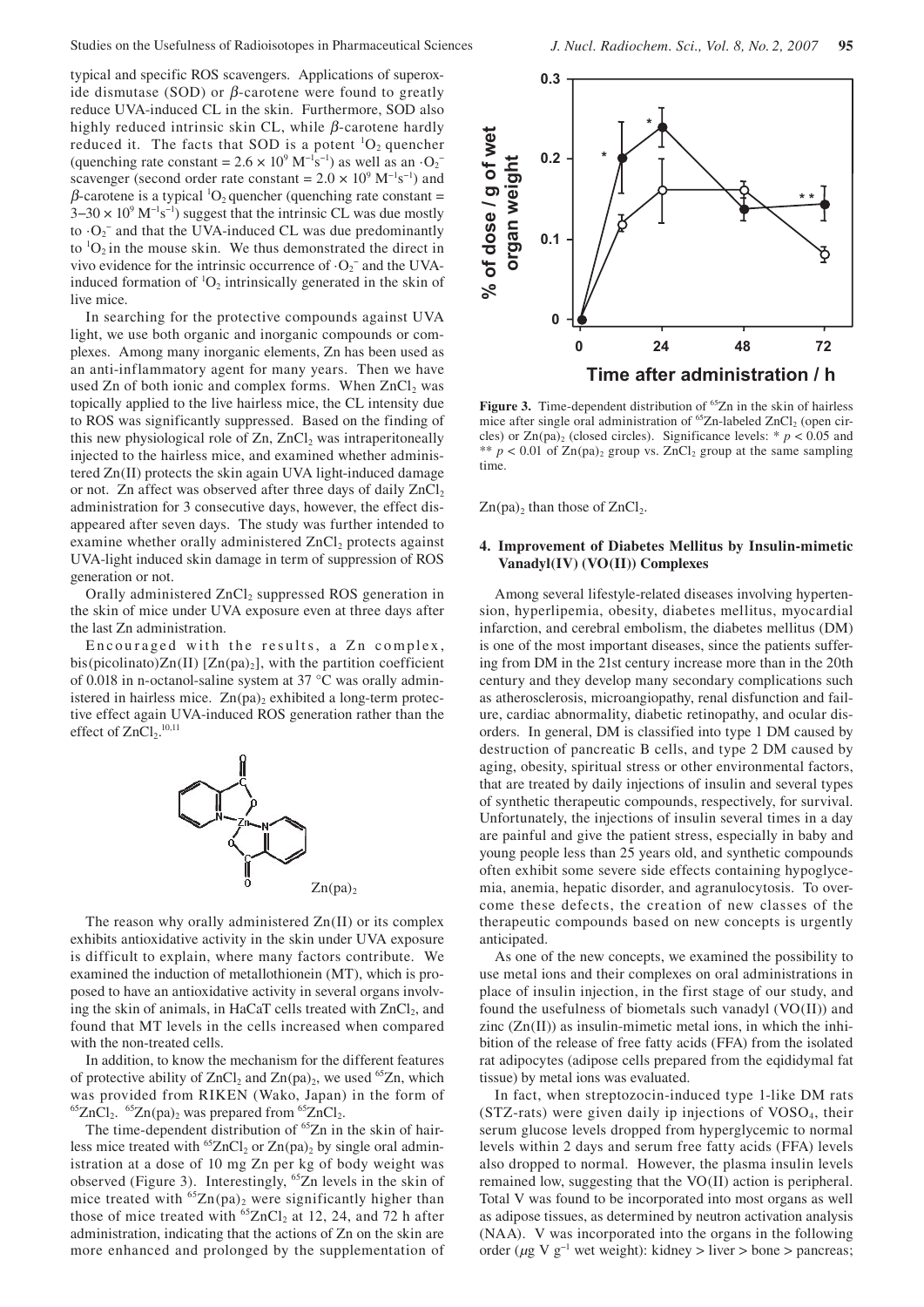

Figure 4. Insulin-mimetic vanadyl (VO(II)) complexes with different coordination modes.

it was also incorporated into the supernatant of the kidney and mitochondria of the liver. V was thus assumed to act in part on the islet of the pancreas, on mineralization of bone, on electron transport systems or induction of metallothionein (MT) in the kidney, and on the liver.<sup>12</sup>

It is interesting to note that no significant differences in V uptake of normal and STZ-rats was observed. Both VO(II) and total V in several organs of  $STZ$ -rats treated with  $VOSO<sub>4</sub>$ could be determined by electron spin resonance (ESR) spectrometry at 77 K. In almost all organs, approximately 90% of the V was found to be present in the VO(II) form.

Possible ligands to the VO(II) in organs were also estimated by ESR spectrometry for freshly isolated organs such as liver, kidney, and serum of STZ-rats treated with VOSO<sub>4</sub>, in which a characteristic eight-line signal due to VO(II) was observed. To know the coordination mode around the detected VO(II) species, ESR parameters (A|| -value as a hyperfine coupling constant and *g*||-factor as a universal constant, characteristic of the paramagnetic species) were compared with those of several model VO(II) complexes with various coordination modes around the VO(II). The relationship between two ESR parameters  $(A||$  vs.  $g||)$  for VO(II) complexes suggested that the VO(II) species in tissues was predominantly in an oxovanadium (VO(II)) form with a square pyramidal structure, in which VO(II) was coordinated with four oxygen ligands of either water or oxyamino acid residues in proteins.<sup>12</sup>

Because uptake of V in animals given oral  $VOSO<sub>4</sub>$  is very low, we tested some VO(II) complexes to enhance the bioavailability of VOSO<sub>4</sub> in STZ-rats.

In 1990, we first found that bis (methylcysteinato)  $[VO(cysm)_2]$ -, bis(oxalato)  $[VO(ox)_2]$ -, bis(malonato)  $[VO(mal)_2]$ -, and bis (salicylaldehydo)  $[VO(sal)_2]$ oxovanadium(IV) as well as  $bis((+)$ -tartarato)  $[(VO),(tar)_2]$ dioxovanadium(IV) complexes with either the  $VO(N_2S_2)$  or

 $VO(O<sub>4</sub>)$  coordination mode show the normoglycemic effects in STZ-rats when orally administered daily, the order being  $VO(mal)_2 > VO(cysm)_2 > (VO)_2(tar)_2 > VO(sal)_2 > VO(ox)_2$ with the action of dose-dependency in the V concentration range of 1−10 mg kg<sup>-1</sup> body weight of rats.<sup>13</sup> This finding indicated that the chelation of VO(II) enhances the bioavailability of VO(II) and the change of ligand around the VO(II) alters highly the insulin-mimetic action.

In addition, ESEEM (electron spin echo envelope modulation) spectrometry was applied to reveal a more detailed in vivo coordination structure of the VO(II) state in the organs of rats treated with VOSO4. The ESEEM spectra of the kidney and liver measured at 77 K demonstrated the occurrence of nitrogen(N)-coordination to a certain percentage of VO(II), when they were compared with several model VO(II) complexes and proteins. The ratios of N coordinating VO(II) were estimated as 70−80% in the liver, and 50−55% in the kidney. Isotopic portions of the 14N hyperfine coupling were estimated as  $|A_{\text{iso}}| = -5.0$  MHz for the liver, and  $-5.2$  MHz for the kidney, indicating that the coordinating N was an amino nitrogen. Thus, in vivo coordination of Lys  $\varepsilon$ -amino or N-terminal  $\alpha$ amine of a protein (or a peptide) to  $VO(II)$  was suggested.<sup>14</sup>

In finding of insulin-mimetic VO(II) complexes in vitro, we evaluate both the enhancing effect of glucose uptake and the inhibitory effect of free fatty acids (FFA) release in the isolated rat adipocytes treated with epinephrine (adrenaline). FFA and glucose levels in the outer solution of the cells were determined. In view of the importance of finding more active VO(II) complexes, we prepared a large number of complexes with different coordination modes and found the therapeutic candidates as shown in Figure 4.15−18

Among them, bis(picolinato)oxovanadium(IV)[VO(pa)<sub>2</sub>] complex with the  $VO(N_2O_2)$  coordination mode is particularly interesting in having advantage for examining the structure-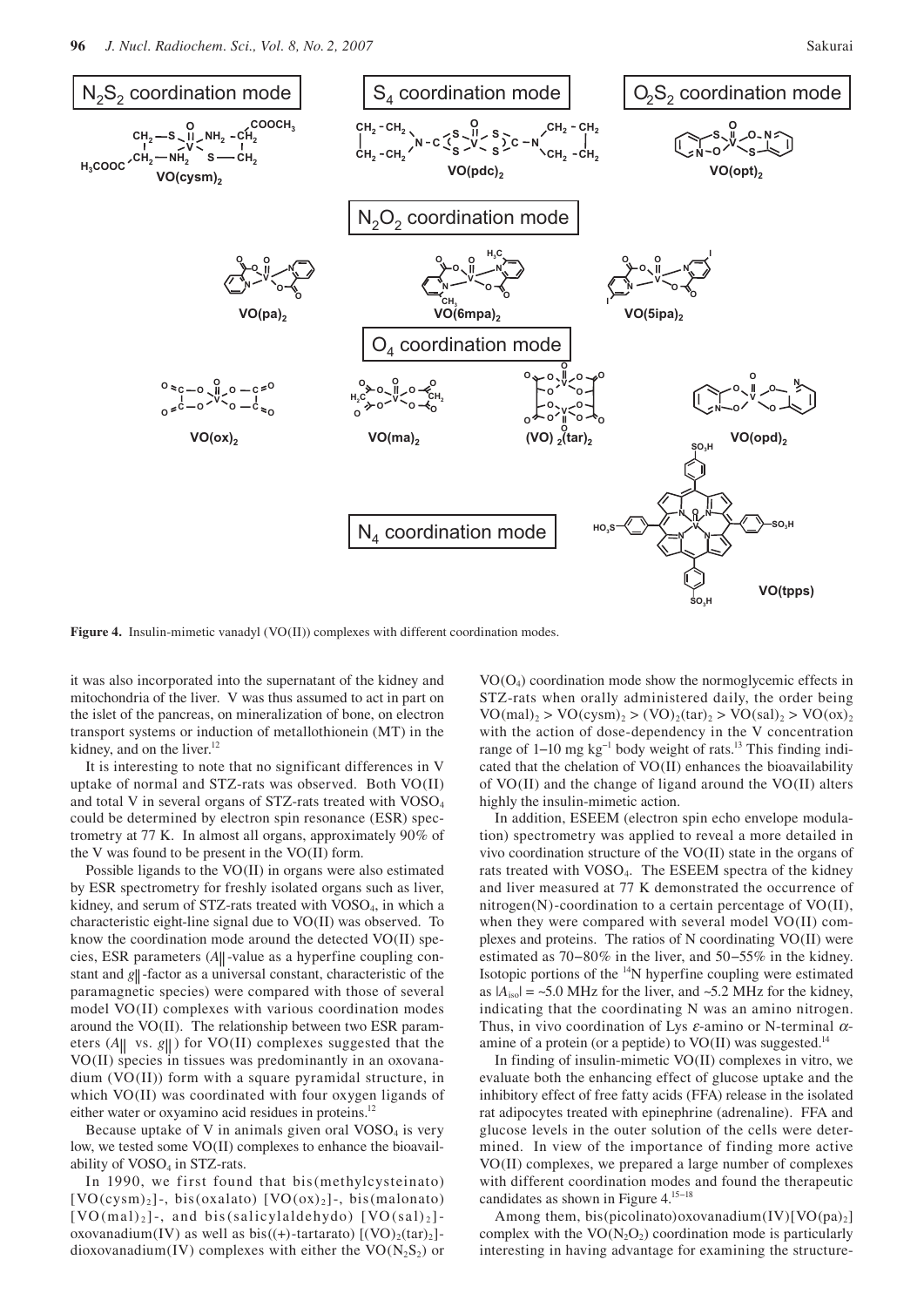activity relationship by adding suitable substituents on the picolinate as a leading ligand.<sup>19</sup>

On the basis of the results, it was concluded that in vitro insulin-mimetic activity, real-time metallokinetic character and in vivo antidiabetic action of  $VO(pa)_2$  complexes are closely related to their chemical structures; the position of a substituent changes the sensitivity of the complex in animals.<sup>20</sup> The longterm activity of orally administered  $VO(6mpa)_2$  in STZ-rats was observed, which might be related to the accumulation of V in organs of animals.

Organ distribution of total V in STZ-rats receiving daily ip treatments of VO(6mpa)<sub>2</sub> (59 µmol V kg<sup>-1</sup> body weight for the first day and 39 for 2 days, and then 20 for 11 days, and then no treatment for 7 days) was then examined by NAA method. The order of V concentration (*µ*g g−1 wet weight) was as follows: bone > kidney > spleen > liver > adipose > pancreas > lung > heart > brain, suggesting that accumulation of V in the bone accounts the long-term acting of  $VO(6mpa)<sub>2</sub>$ .<sup>19</sup> In addition, the formation of ternary complexes consisting of 6-methylpicolinate-VO(II)-protein or amino acids was revealed by ESEEM, indicating also the long-term acting of  $VO(6mpa)<sub>2</sub>$ .<sup>21</sup>

To find another types of insulin-mimetic complexes, we focused on bis(3-hydroxy-4-pyronato)oxovanadium(IV)compl ex with  $VO(O<sub>4</sub>)$  coordination mode, since this complex has also an advantage to examine the structure-activity relationship. During the study, we found an excellent VO(II) complex with allixin, which was isolated from dried garlic (Allium Sativum L.) as a new non-sulfur phytoalexin.



Bis(allixinato)oxovanadium(IV) [VO(alx)<sub>2</sub>] exhibited not only a high in vitro insulin-mimetic activity in terms of FFA release inhibitory and glucose-uptake enhancing activities in isolated rat adipocytes but also a high hypoglycemic effect in STZ-mice by both ip injections and oral administrations.<sup>22</sup>

V, which was determined by NAA method, was detectable in almost all tissues of STZ-mice given  $VO(alx)_2$ , particularly, bone, spleen, liver, pancreas, and skeletal muscle, in this order, similarly to those given bis(maltolato)oxovanadium(IV)  $[VO(ma)_2]$ , which has the same coordination structure to

 $VO(alx)_2$  (Table 2). Interestingly,  $VO(alx)_2$  showed a higher distribution of V in the muscle than  $VO(ma)_2$ . These results suggested that  $VO(alx)_2$  has a potent hypoglycemic effect due to the higher distribution of V to the muscle, which is an important target tissue for insulin, than that of  $VO(ma)<sub>2</sub>$ .<sup>22</sup>

Based on the results, we further examined whether or not  $VO(alx)_2$  treats type 2 DM with low insulin sensitivity. Oral treatment of obsesity-linked type 2 diabetic KK-A<sup>y</sup> mice with  $VO(alx)$ , for 4 weeks normalized hyperglycemia, glucose intolerance, hyperinsulinemia, hyperleptinemia, hypercholesterolemia, and hypertension, however, it has no effect on hypoadiponectinemia. From these results,  $VO(alx)$ , was proposed to enhance not only insulin sensitivity but also leptin sensitivity, which in turn improve diabetes, obsesity, and hypertention in the animals. $^{23}$ 

V concentration in the tissues of KK-A<sup>y</sup> mice treated with  $VO(alx)$ , was determined by NAA method (Table 2). V was detectable in almost all organs; the order of distribution was as follows: bone > kidney in liver > spleen > adipose > pancreas > muscle.23 Previously, we hypothesized that V accumulated in the bones may be due to the long-term acting characteristic of V compounds. Although V compounds were suggested to be toxic to the bone marrow and cause anaemia, no impairment was observed in the hepatic and renal systems of  $VO(alx)_{2}$ treated KK-A<sup>y</sup> mice. From these results,  $VO(alx)_2$  was proposed to treat not only type 1 diabetic animals but also obesity-linked type 2 diabetes.

**Acknowledgments.** I am grateful to Mr. Y. Adachi, Mr. T. Takino, Mrs. A. Tamura, Mr. H. Nishimura, Dr. J. Fugono, Dr. Y. Yoshikawa, Dr. H. Yasui (Kyoto Pharmaceutical University), Prof. A. Katoh (Seikei University), Dr. Y. Kodera (Wakunaga Pharmaceutical Company), Dr. J. Takeda, late Prof. M. Koyama (Kyoto University), Prof. S. Hirai (Musashi Institute of Technology), Dr. S. Enomoto, and Dr. H. Haba (RIKEN) for their great contribution to the research. The last part of the study was supported in part by grants from the Ministry of Education, Culture, Sports, Science and Technology (MEXT) of the Japanese Government (Grants-in-Aids for Scientific Research (B), Scientific Research of Priority Area, and Specially Promoted Research).

# **References**

- (1) H. M. Patt, E. B. Tyree, H. L. Straube, and D. E. Smith, Science **110**, 213 (1949).
- (2) D. G. Doherty and W. T. Burnett, Jr., Proc. Soc. Exptl. Biol. Med. **89**, 312 (1955).
- (3) Z. M. Bacq, *Chemical Protection against Ionization Radiation*, Charles C Thomas Publish, New York (1965).
- (4) H. Sakurai, A. Yokoyama, and H. Tanaka, Chem. Pharm. Bull. **19**, 1416 (1971).

### **TABLE 2: Organ distribution of vanadium in mice treated with**  $VO(alx)_2$  **and**  $VO(ma)_2$

|              | Administered                       | Vanadium content / $\mu$ g g <sup>-1</sup> of wet tissue) |      |       |        |        |          |        |         |
|--------------|------------------------------------|-----------------------------------------------------------|------|-------|--------|--------|----------|--------|---------|
| Animal       | complex                            | Plasma                                                    | Bone | Liver | Kidney | Spleen | Pancreas | Muscle | Adipose |
| Mice $(ddY)$ |                                    |                                                           | n.d. | n.d.  | n.d.   | n.d.   | n.d.     | n.d.   |         |
| STZ-mice     | $VO(ma)2$ <sup>*</sup>             |                                                           | 4.6  | 1.1   | 0.76   | 1.2    | 0.91     | 0.10   |         |
|              | $VO(alx)$ , *                      |                                                           | 4.0  | 1.0   | 0.87   | 1.1    | 0.56     | 0.16   |         |
| $KK-Ay$ mice |                                    | n.d.                                                      | n.d. | n.d.  | n.d.   | n.d.   | n.d.     | n.d.   | n.d.    |
| $KK-Ay$ mice | VO(alx) <sub>2</sub> <sup>**</sup> | 1.7                                                       | 31   | 5.3   | 5.2    | 4.0    | 1.1      | 0.8    | 1.1     |

\* Administration doses of ip injections: 5 mg (98  $\mu$ mol) V /kg/day at the first day and then it was decreased to 0.1 mg (2  $\mu$ mol) V /kg/day for 13 days.

\*\* Administration doses of oral administrations:  $3-7$  mg (59–137  $\mu$ mol) V /kg/day for 4 weeks.